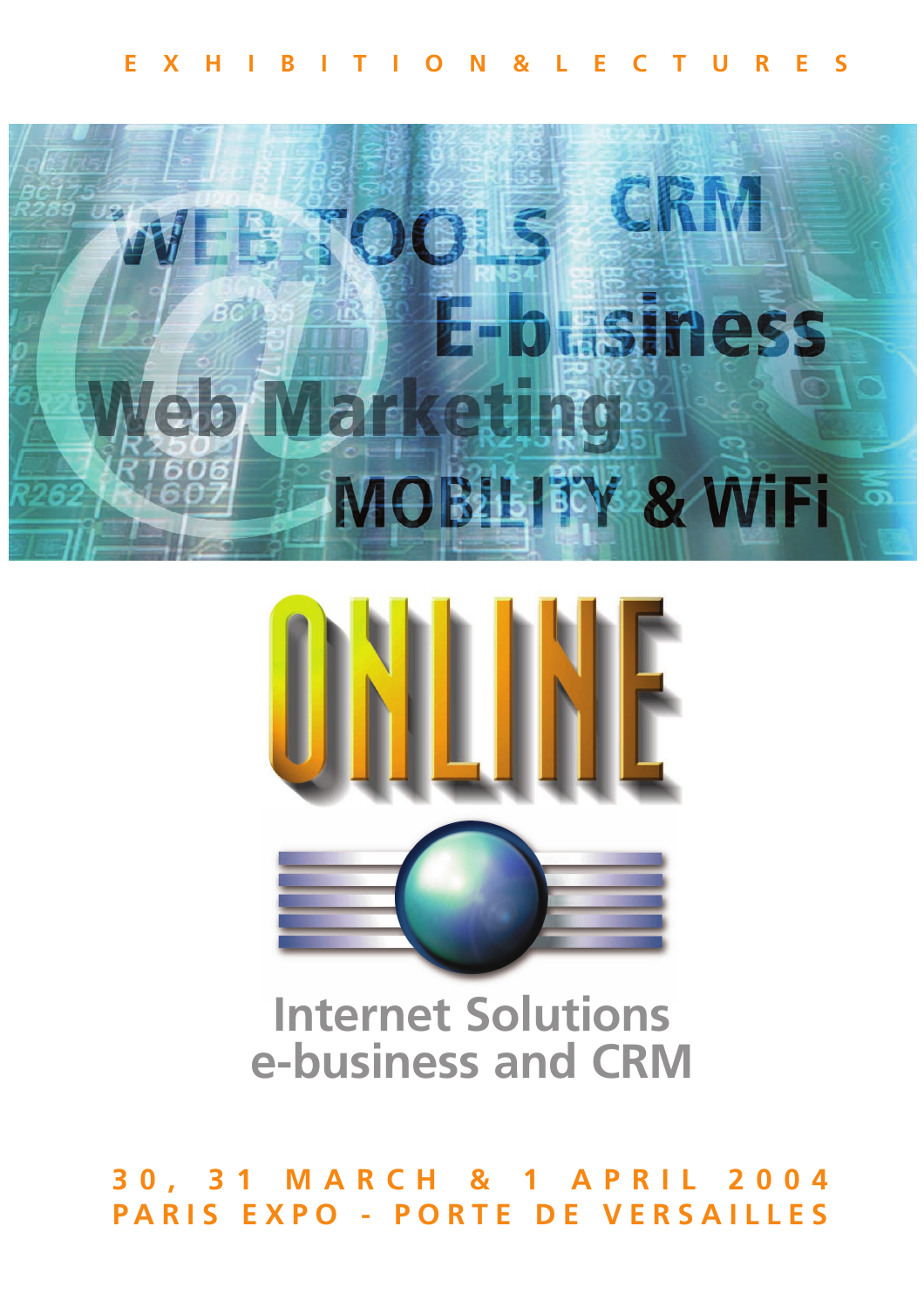

The market

An edition under the sign of high speed, convergence and mobility, in a context of investments by SME/SMI



With the ADSL explosion, the take-off of new generations of very high speed DSL technology (SDSL then VDSL), the recent compression technologies that allow the simultaneous broadcasting of several television stations, telephone communications and ultra-quick Internet access over a simple pair of telephone lines, 2004 will see head-to-head competition between historical telecommunications operators, Internet access providers, cable operators and satellite broadcasters, in domains that are growing ever closer. Result: for companies, new telephony offers and higher performing Internet access, at lower costs; for individuals, access and service offers together with new communicating terminals that are easier to use than a computer.

In the same way, the availability of high-speed connections to the Web or to the company network from anywhere by means of a wireless network offers new possibilities, both in the "business to business" field and in the area of services for people.

In addition, the growing speeds, the increasing digitalisation of exchanges, the omnipresence of Web connections and the growth in competition require industrialization of Internet applications, as well as a well-planned transfer of marketing know-how and customer relations to the digital field.

For companies, these technological developments will provide sources of improved performance. The suppliers will have to explain these gains to decision-makers who are looking for pragmatism and quantifiable returns on investment. With this in mind, OnLine 2004, the leader since 1995, brings together all of the relevant actors and all of the company professions in order to discuss the latest news, exchange experiences and present the best solutions.

Particular attention is being paid to solutions intended for small and medium-sized structures, as they are able to more quickly and skillfully take advantage of major technological developments. The market's major actors are now offering specific solutions that are both technically and economically in keeping with their needs: e-business, access to high-speed, CRM... According to INSEE statistics, Internetconnected companies with fewer than 20 people generate a greater sales figure (671,000 francs versus 591,000 francs for non-connected companies) and grow more quickly. Such figures explain the growing interest in the Internet amongst small companies, as well as the attraction for its functionalities such as client relations management, inter-company exchanges, e-business and, especially, marketing and sales promotion by means of e-mail marketing.

### **SME-VSE represent 20% of the telecom market in France**

*Amongst the various telecom products, VSE and SME expenditures relating to the Internet and web sites are growing quickly, and now represent 40% of this segment's overall market. The Idate estimates that almost 80% of small and medium-size companies now have an Internet access, and it is expecting that all VSE and SME will have an Internet access within five years. Source Idate, European Telecom Institute (August 2003)*

# **SME-SMI and the Internet**

*81% of them use the Web only for e-mail purposes, while 70% use it to look for information. Finally, 60% of French SMEs view the Internet as an essential "standard". However, only 21% of France's SMEs with a Web connection use their web sites to sell goods and services online. In most cases, SMEs open a web site for reasons related more to their renown than to doing business.* 

### **The WiFi figures**

*According to Analisys, 20 million Europeans will use Wi-Fi hotspots in 2006, generating a market of 3 billion.*

*In the 2nd quarter of 2003, sales of portable computers increased by 40%.*

*Sales of PDAs, for their part, increased by 30% during that same quarter; since then, the new models are integrating WiFi technology in an increasingly systematic manner, while the combination of these events is providing an environment that is favourable to the development of WiFi. Source WiFi white paper, published by the EBG, Electronic Business Group.*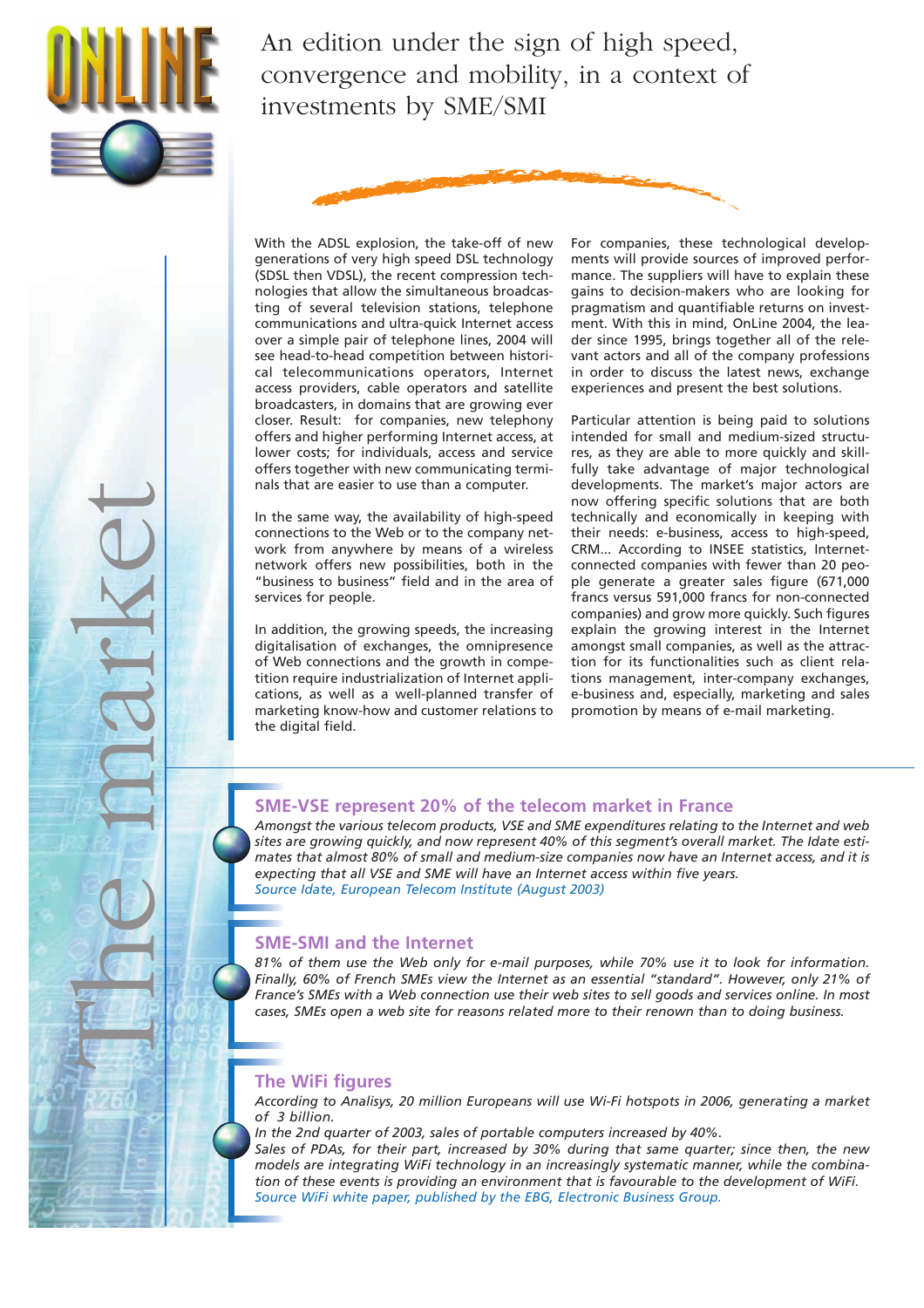# ONLINE 2004 brings together five

# **1 - MOBILITY et WI-FI**

*Access to the Internet, to the company network, to local resources, everywhere. That's how the promise looks. The implementation is something altogether different. It simultaneously requires a good familiarity with the standards and regulations, as well as technical knowledge, particularly in the area of security. Also necessary is an understanding of the changes in consumer habits and lifestyles. It implies socio-demographic changes that are some of the many economic engines that can drive the regions.*

#### **The new telecommunications environment**

Mobile and fixed telephony, unblocking, ADSL, WiFi, satellite connections... what are the major technological developments and the regulatory changes that are modifying the competitive environment of the European telecommunications market. What measures are supporting the creation of new services? In France, what is the new framework of the ART / CSA regulation?

#### **The latest mobile services.**

Access to local content, development of e-business over mobiles, the development of communities, mapping and geolocation services, instantaneous messaging system, e-mail, SMS, photography using mobiles, remote surveillance, get-togethers, games, contests, lotteries: the services that are working, necessary partnerships and invoicing methods. Consequences on private life and society

#### **Community WiFi networks as an observatory of the demand.**

The ease and low costs involved in the deployment of WiFi networks have led to the establishment of many community networks, often at the initiative of individuals within associations. From building or neighbourhood networks to totally free and spontaneous networks, OnLine introduces you to the people who are now inventing the commercial applications of tomorrow.

#### **The WiFi citizen of local communities**

The most recent WiFi developments involve local communities. From the sharing of a satellite connection in isolated regions to the network of video surveillance or action networks for security and emergency services, this session reviews the most significant experiences, the technical difficulties, the implementation and operating costs, and the organisations that are currently operating.

#### **Finding partners to successfully establish hotspots.**

Establishing an Internet access by means of a WiFi network in common or public areas is not always destined to earn a profit. And yet, by choosing the right partners and focusing on the quality of the service that is to be provided, even the smallest access points can directly or indirectly generate profits. This session reviews the types of actors in the WiFi field and the typical partnerships that may be established in order to provide access to customers or users.

#### **Selling added value services**

Simply providing Internet access by means of a WiFi connection will not be enough to amortize the necessary investments. Which services and products are likely to generate a demand for access amongst travellers, whether they are travelling for professional or leisure purposes. Guides and directories, mapping services, printing or telephone services and the sale of goods can help to turn access points into true boosters of the local economy.

#### **The security of exchanges with mobiles**

How to restrict WiFi network access only to the authorised people? How to implement a virtual private network that is protected against intrusions? How to secure the access to the company's information system from the roaming terminals used by its employees? Procedures, configuration of firewalls and set-up of an encryption system for active security.

# **2 – WEBTOOLS : WEB DEVELOPMENT TOOLS**

*For many companies, business related to the Web or Internet was considered as something supplemental, even experimental. With the market's development, the company's entire information system must now organise itself around Internet applications. This means that the choice of the right application development and administration tools is critical. This applies both to medium-size structures attempting to industrialize these applications, and to small structures wishing to produce them at a lower cost but while retaining control.* 

#### **Industrializing the developments: Java, .Net or PHP?**

How to find one's way through the jungle of development standards? Which concepts, technologies and standards are certain to succeed, and which are certain to fail? What criteria to use when choosing the industrialization tools for your Web developments? Java, .net or PHP are the three main standards for Web development environments: Review and all the latest on the main tools. When to choose special developments or software packages?

#### **XML and Web services**

How to implement interoperability between the applications of different companies. What benefit can be derived? How to develop, implement and publish Web services. Also, how XML facilitates the mutual understanding between company systems and is an element of vertical or horizontal business line languages. What are the implications and constraints for developments?

#### **The quick development tools.**

Overview of the quick development tools for designing, developing, implementing, managing, animating and maintaining sites or professional Web applications.

#### **Content management.**

How to use content management tools in order to reduce costs and facilitate the set-up of fee-based offers. The best practices on the basis of experiences. Purchasing or developing solutions? Analysis of the existing solutions. Content optimisation for the creation of portals or search engines. The future of content management and how to anticipate. How to protect your confidential content and your intellectual property.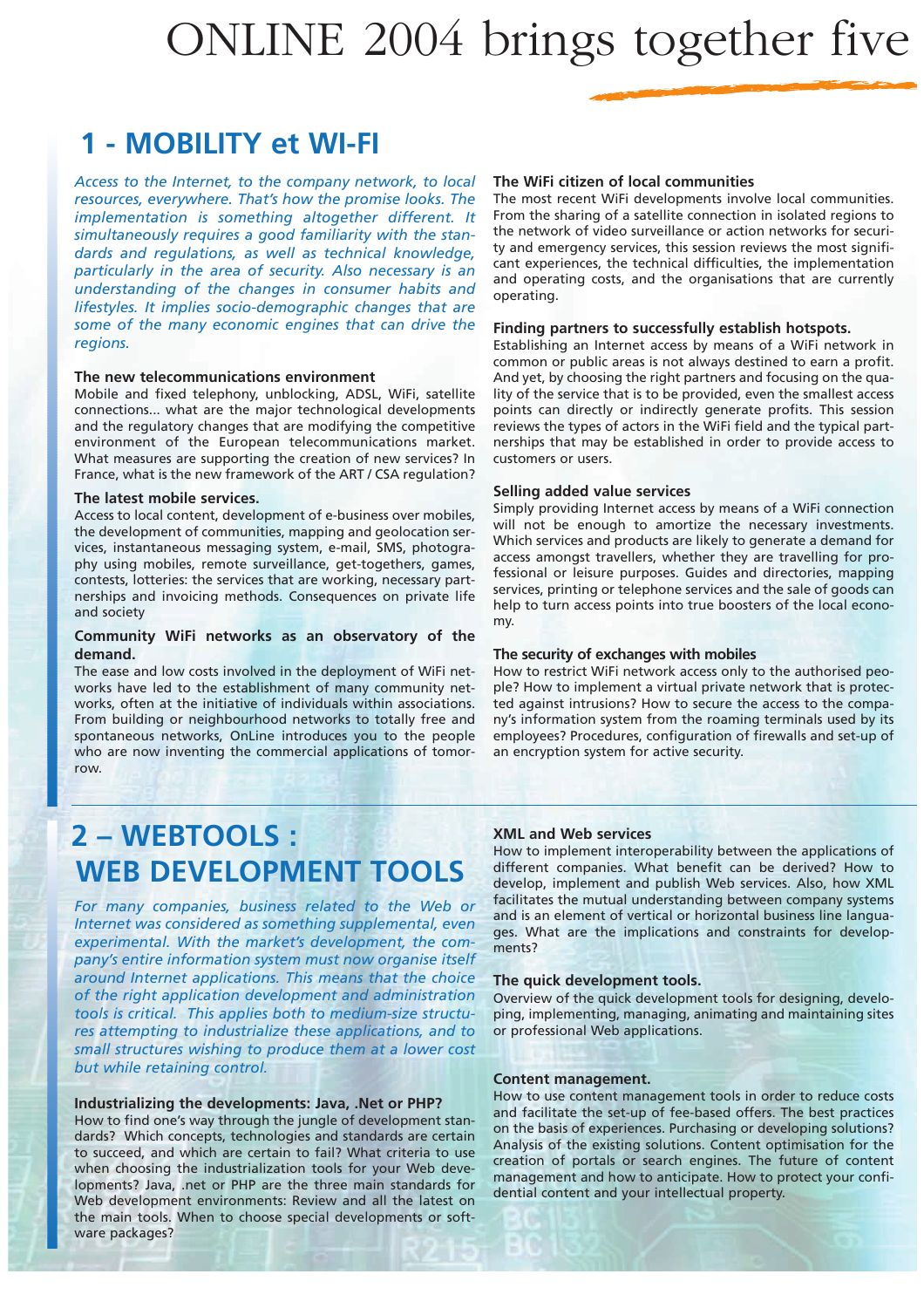# major technological segments

# **3 – WEB MARKETING**

*The increased penetration and usage of the Internet at all times and in all places, the ever greater number of buyers, the ever more varied products, the less typical sociodemographics of the users, greater diversity of the terminals and the development of regulations are changing the cards for Internet marketing. Whether for B to B or marketing to individuals, OnLine reviews the techniques and the solutions that are working.*

#### **Charging for your services and content on the Web.**

The Web is moving towards ever more professional quality content and increasing fee-based access. How to implement a strategy to acquire and build the loyalty of subscribers or buyers? Which Online/Offline strategies are working?

#### **Email marketing**

Acquisition of addresses, establishment of profiles, organisation and exploitation of databases, online advertising, newsletters, contests, e-mailings, micro-sites: what you are authorised to do. The necessary software tools, good practices in an area where art and science meet.

#### **Being seen on search engines.**

Advertising is useless if it isn't seen. What to do for a good listing in the results of search engines: classical referencing, feebased positioning, promotional or sponsored links... The secrets of search engines and directories explained.

#### **Advertising strategies**

The preparation of a media plan on the Web, the campaigns that succeed according to the targets, the high-performance advertising formats, the actual rates used, performance measurement, converting Web surfers into buyers: explanations, hints, and advice on the basis of actual experiences.

# **4 – CRM**

*In a context of weak growth, the attention paid to cost reductions and the ever grea-*

*ter care devoted to customer satisfaction are providing CRM (Customer Relationship Management) with an allnew dimension. Implementing a CRM solution requires major involvement on the part of the sales department, but if properly implemented, it can offer a true competitive advantage.*

#### **How the new technologies can help to increase the efficiency of a sales force.**

What are the existing products and services. How to compare them. How to implement them. Implementing a programme to stimulate and measure the efficiency of the sales forces and channels. Within administrations and public services, how to put the citizen or user at the centre of the quality efforts. Knowing how to orchestrate the complementarity elements of the various channels (reception, Web, call centre, After-sales...).

#### **The new generation of CRM tools.**

Managing the customer relations means consolidating information that is often handled by different applications and in different formats. Whether this involves linking up some of the marketing, sales management and customer follow-up applications, or even if there is a need to build an overall data architecture for all of the company's existing and future commercial applications, what solutions are provided by the new CRM tools, and what are their consequences on the company's organisation.

#### **The impact of e-business on CRM**

Nothing is easier than implementing Internet applications intended to put the finishing touches on your customer service. But how to implement an efficient system for responding and for monitoring satisfaction? How to manage incoming e-mail? How to coordinate the various calling channels? Responses on the basis of turnkey solutions or special developments.

#### **SME: good CRM practices**

All companies, including SME, have trouble managing their customer relations. Some suppliers of CRM solutions are now trying to provide specific responses to such stakes. How can a mediumsized structure's IT manager get a grip on the launch of a pilot initiative in this domain? This session reviews everything from a study of the needs to the choice of a tool, and including an assessment of the difficulties that can be encountered with such projects.

# **5 – Electronic business**

#### **French E-business has achieved good results**

*According to the e-business barometer from the Acsel (Association for Online Commerce and Services), the number of transactions in the 3rd quarter of 2003 increased by 64% in one year with a constant perimeter (calculation made using 20 actors), and by 73% over the first nine months of the year with a constant perimeter (calculation made using 16 major vendors).*

*In all, over the first nine months of the year, 19 of the e-business members of the Acsel who agreed to provide PriceWaterhouseCoopers with their sales figures, generated a sales figure of 1 billion. A very encouraging result for French e-business since, according to Acsel chairman Henri de Maublanc, these 19 vendors account for almost 50% of the online business revenues. According to him, French e-business should produce a 2003 sales figure in excess of 4 billion, i.e. a half of the sales figure for distant selling. This represents growth in the area of 67% relative to 2002, i.e. seven points higher than the Acsel's forecasts at the start of the year (+60%).*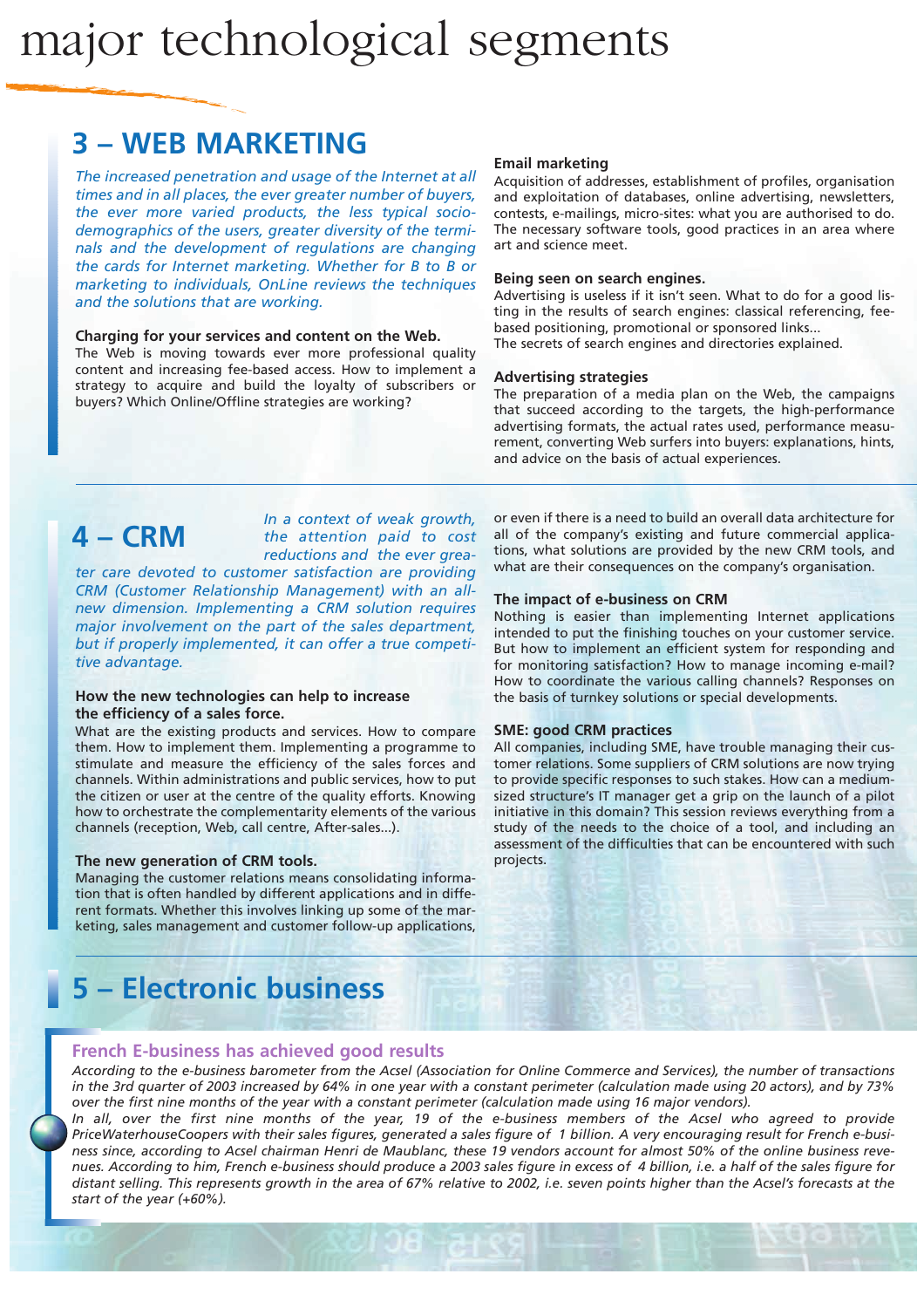

# Breakdown of the exhibitors at OnLine 2004

### **1 - Mobility & WIFI**

- Telecommunication operators
- Hosters
- Internet access providers
- Vendors of network hardware, routers, antennas
- Manufacturers of mobile terminals
- Suppliers of mobile and wireless services
- Software houses, integrators
- Press, publishing

# **2 - Web development tools**

- Vendors and suppliers of tools for:
	- creating and administering web sites
	- content management
	- database management
	- secure payment
	- online catalogues
- Traffic analysts
- Company portals
- Web Services

The exhibitors

• Application servers

# **3 - Web Marketing**

- Search engines
- Referencing agencies
- Online media planner, suppliers of sponsored links.
- Advertising services
- Content suppliers
- Vendors of solutions for e-mail management, newsletter creation
- Service providers: e-mailing, newsletter...
- Database suppliers

### **4 - CRM**

- Vendors and suppliers of CRM solutions (analytical or transactional software packages, CRM platforms...)
- Vendors of sales automation tools: management of customer-prospect contacts, sales workflow management...
- Vendors of automation tools for marketing actions
- Software houses, integrators
- Vendors of decision-making applications
- Management end organisation consulting
- Call centres
- Customer follow-up and support service providers

### **5 - E-business**

- Site creation and management
- Hosting
- Logistics services
- Secure payment
- Electronic catalogues
- Software houses, integrators

# **IDC estimates that the worldwide CRM sector will grow at an annual pace of 30% out to 2005, at which point it will reach a sales figure of \$14**

**billion,** *generated by the sales of automation applications for sales and marketing functions, and of software for call centres and customer assistance services.*

*Still according to the IDC, if CRM tools have finally made it possible to unify the vision of the customer, the multiplication of the channels for interacting with the latter (telephone, GSM, SMS, email, WAP, Internet, chat, voice over IP...) seriously calls this fact into question. This evolution, accompanied by an increasing number of customers, is pushing companies to consider the implementation of multimedia contact centres.* 

# **eMarketing has the wind in its sails**

*More and more companies are including it in their marketing-mix. Though the success of E-mail marketing is unquestionable, eMarketing now includes many components ranging from the management of incoming e-mail to newsletters, and including sponsored links and even advertgaming. The latest trend is the emergence of mMarketing, or direct marketing on mobile handsets, which, according to the estimates of the Ovum Institute, will generate a sales figure of \$12 billion worldwide out to 2006.* 

# **The skies are clearing for online advertising**

*According to PricewaterhouseCoopers (PwC) and Zenith Optimedia, Internet advertising receipts should increase by an average of 10.2% this year over 2002 in the six leading European markets, namely the United Kingdom, France, Germany, Italy, Spain and the Netherlands, representing in all 886 million, of which more than 25% - i.e. 241 million - just in France.*